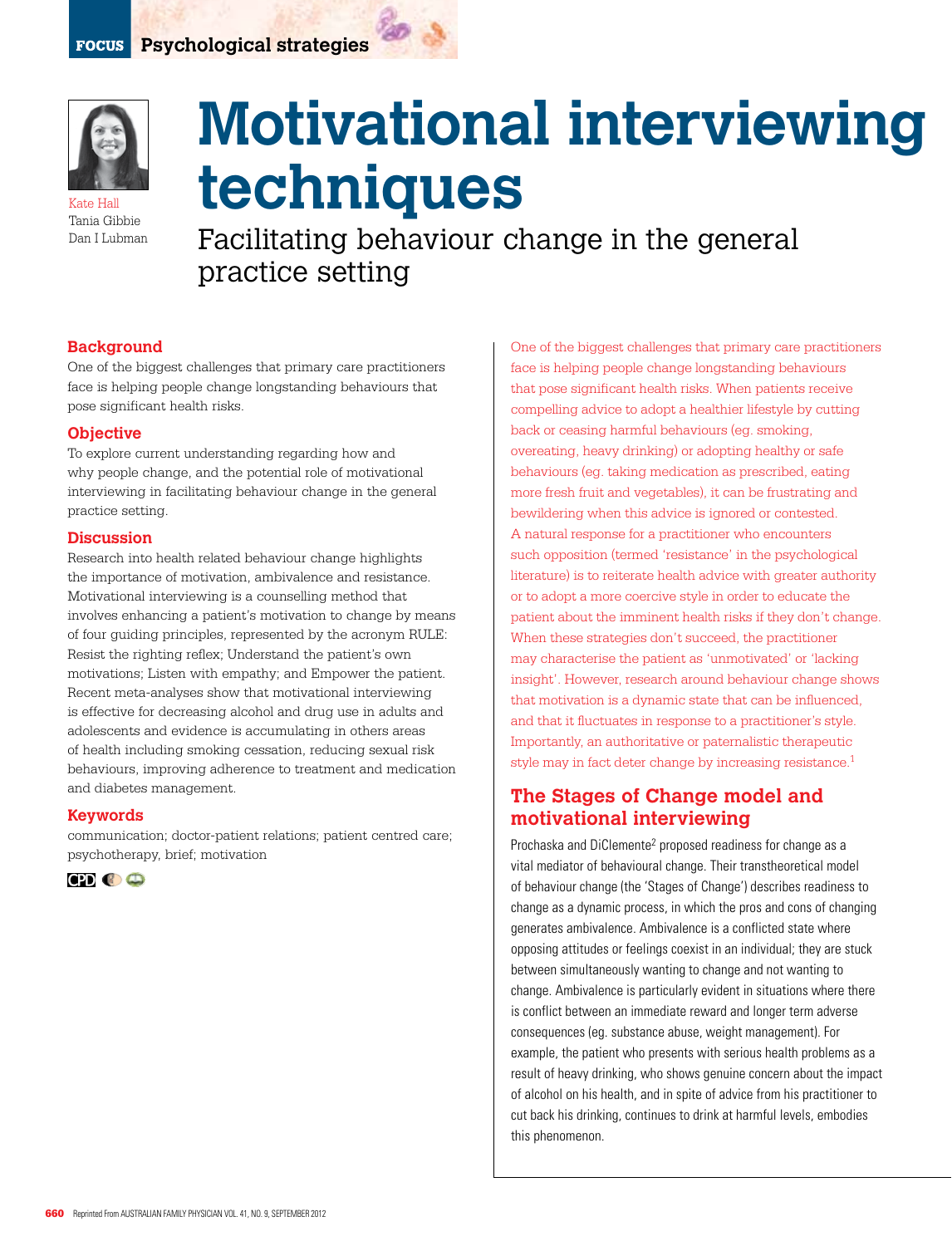

The Prochaska and DiClemente Stages of Change model<sup>2</sup> offers a conceptual framework for understanding the incremental processes that people pass through as they change a particular behaviour. This change process is modelled in five parts as a progression from an initial precontemplative stage, where the individual is not considering change; to a contemplative stage, where the individual is actively ambivalent about change; to preparation, where the individual begins to plan and commit to change. Successful progression through these stages leads to action, where the necessary steps to achieve change are undertaken. If successful, action leads to the final stage, maintenance, where the person works to maintain and sustain long term change.<sup>3</sup> Relapse is considered an important stage in the change process and is used as an opportunity to learn about sustaining maintenance in the future.

Motivational interviewing (MI) is an effective counselling method that enhances motivation through the resolution of ambivalence. It grew out of the Prochaska and DiClemente model described above2 and Miller and Rollnick's<sup>1</sup> work in the field of addiction medicine, which drew on the phrase 'ready, willing and able' to outline three critical components of motivation. These were:1

- the importance of change for the patient (willingness)
- the confidence to change (ability)

• whether change is an immediate priority (readiness). Using MI techniques, the practitioner can tailor motivational strategies to the individual's stage of change according to the Prochaska and DiClemente model (Table 1).<sup>1,2</sup>

## **Applications and effectiveness of motivational interviewing**

Recent meta-analyses show that MI is equivalent to or better than other treatments such as cognitive behavioural therapy (CBT) or pharmacotherapy, and superior to placebo and nontreatment controls for decreasing alcohol and drug use in adults $4-6$  and adolescents.7 Motivational interviewing has also been shown to be efficacious in a number of other health conditions, such as smoking cessation,<sup>8</sup> reducing sexual risk behaviours,<sup>9–11</sup> improving adherence to treatment and medication, $12$  as well as diabetes management.<sup>13</sup> In addition, studies support the applicability of MI to HIV care, such as improving adherence to antiretroviral therapy<sup>14,15</sup> and the reduction of substance use among HIV positive men and women.15 As such, MI is an important therapeutic technique that has wide applicability within healthcare settings in motivating people to change. In general practice, possible applications include:

- medication adherence
- management of the SNAP (smoking, nutrition, alcohol and physical activity)16 risk factors
- engagement in prevention or management programs for diabetes or cardiovascular health
- management of substance abuse problems
- management of problem gambling or sexual risk taking
- • pain management

#### Table 1. Practitioner tasks within the Stages of Change model $1,2$

| <b>Patient stage</b>                                                                                                                      | <b>Practitioner tasks</b>                                                                                                                                                                                                                                                                       |  |
|-------------------------------------------------------------------------------------------------------------------------------------------|-------------------------------------------------------------------------------------------------------------------------------------------------------------------------------------------------------------------------------------------------------------------------------------------------|--|
| Precontemplation<br>(Not ready)                                                                                                           | Raise doubt and increase the<br>patient's perception of the risks<br>and problems with their current<br>behaviour. Provide harm reduction<br>strategies                                                                                                                                         |  |
| Contemplation<br>(Getting ready)                                                                                                          | Weigh up the pros and cons of<br>change with the patient and work<br>on helping them tip the balance by:<br>• exploring ambivalence and<br>alternatives<br>• identifying reasons for change/<br>risks of not changing<br>• increasing the patient's<br>confidence in their ability to<br>change |  |
| Preparation -<br>action<br>(Ready)                                                                                                        | Clear goal setting $-$ help the patient<br>to develop a realistic plan for<br>making a change and to take steps<br>toward change                                                                                                                                                                |  |
| Maintenance<br>(Sticking to it)                                                                                                           | Help the patient to identify and use<br>strategies to prevent relapse                                                                                                                                                                                                                           |  |
| Relapse*<br>(Learning)                                                                                                                    | Help the patient renew the<br>processes of contemplation and<br>action without becoming stuck or<br>demoralised                                                                                                                                                                                 |  |
| * Relapse is normalised in MI and is used as an<br>opportunity to learn about how to maintain long term<br>behaviour change in the future |                                                                                                                                                                                                                                                                                                 |  |

- stress management
- completion of recommended screening or diagnostic tests or specialist/allied health/psychologist referral.

## **The spirit of motivational interviewing**

Motivational interviewing is underpinned by a series of principles that emphasise a collaborative therapeutic relationship in which the autonomy of the patient is respected and the patient's intrinsic resources for change are elicited by the therapist. Within MI, the therapist is viewed as a facilitator rather than expert, who adopts a nonconfrontational approach to guide the patient toward change. The overall spirit of MI has been described as collaborative, evocative and honouring of patient  $automy$ <sup>1</sup> Miller and Rollnick<sup>1</sup> have commented that the use of MI strategies in the absence of the spirit of MI is ineffective. Although paradoxical, the MI approach is effective at engaging apparently 'unmotivated' individuals and when considered in the context of standard practice can be a powerful engagement strategy (Case study, Table 2).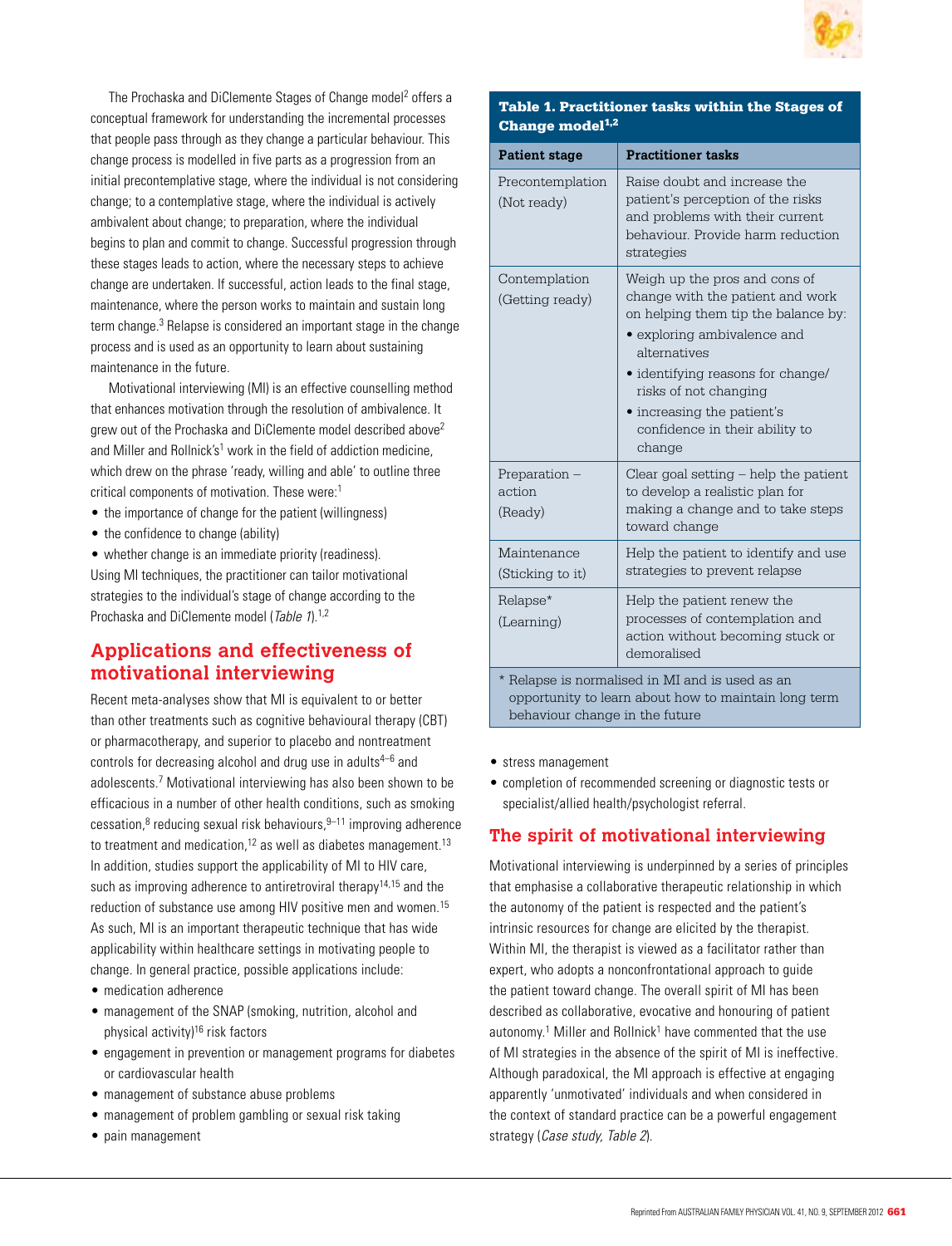

## **Case study – using the spirit of motivational interviewing**

A male patient, 52 years of age, who drinks heavily and has expressed the desire to reduce drinking, but continues to drink heavily.

It is easy to conclude that this patient lacks motivation, his judgment is impaired or he simply does not understand the effects of alcohol on his health. These conclusions may naturally lead the practitioner to adopt a paternalistic therapeutic style and warn the patient of the risks to his health. In subsequent consultations, when these strategies don't work, it is easy to give up hope that he will change his drinking, characterise him as 'unmotivated' and drop the subject altogether. In MI, the opposite approach is taken, where the patient's motivation is targeted by the practitioner. Using the spirit of MI, the practitioner avoids an authoritarian stance, and respects the autonomy of the patient by accepting he has the responsibility to change his drinking – or not. Motivational interviewing emphasises eliciting reasons for change from the patient, rather than advising them of the reasons why they should change their drinking. What concerns does he have about the effects of his drinking? What future goals or personal values are impacted by his drinking? The apparent 'lack of motivation' evident in the patient would be constructed as 'unresolved ambivalence' within an MI framework. The practitioner would therefore work on understanding this ambivalence, by exploring the pros and cons of continuing to drink alcohol. They would then work on resolving this ambivalence, by connecting the things the patient cares about with motivation for change. For example, drinking may impact the patient's values about being a loving partner and father or being healthy and strong. A discussion of how continuing to drink (maintaining the status quo) will impact his future goals to travel in retirement or have a good relationship with his children may be the focus. The practitioner would emphasise that the decision to change is 'up to him', however they would work with the patient to increase his confidence that he can change (self efficacy).

## **Motivational interviewing in practice**

The practical application of MI occurs in two phases: building motivation to change, and strengthening commitment to change.

## **Building motivation to change**

In Phase I, four early methods represented by the acronym OARS (*Table 3*) constitute the basic skills of MI. These basic counselling techniques assist in building rapport and establishing a therapeutic relationship that is consistent with the spirit of MI.

### **Strengthening commitment to change**

This involves goal setting and negotiating a 'change plan of action'. In the absence of a goal directed approach, the application of the strategies or spirit of MI can result in the maintenance of ambivalence, where patients and practitioners remain stuck. This trap can be avoided by employing strategies to elicit 'change talk'.<sup>1</sup> There are many strategies to elicit 'change talk', but the simplest and most direct way is to elicit a patient's intention to change by asking a series of targeted questions from the following four categories:

- disadvantages of the status quo
- advantages of change
- optimism for change
- and intention to change (Table 4).

Alternatively, if a practitioner is time poor, a quick method of drawing out 'change talk' is to use an 'importance ruler'.

Example: 'If you can think of a scale from zero to 10 of how important it is for you to lose weight. On this scale, zero is not important at all and 10 is extremely important. Where would you be on this scale? Why are you at \_\_\_\_ and not zero? What would it take for you to go from \_\_\_ to (a higher number)?'

This technique identifies the discrepancy for a patient between their current situation and where they would like to be. Highlighting this discrepancy is at the core of motivating people to change. This can be followed by asking the patient to elaborate further on this discrepancy and then succinctly summarising this discrepancy and reflecting it back to the patient. Next, it is important to build the

| The spirit of motivational interviewing                                                                                                                                                                             | Authoritative or paternalistic therapeutic style                                                                                                                                                            |
|---------------------------------------------------------------------------------------------------------------------------------------------------------------------------------------------------------------------|-------------------------------------------------------------------------------------------------------------------------------------------------------------------------------------------------------------|
| Collaboration: a partnership between the patient and<br>practitioner is formed. Joint decision making occurs. The<br>practitioner acknowledges the patient's expertise about<br>themselves                          | Confrontation: the practitioner assumes the patient has<br>an impaired perspective and consequently imposes the<br>need for 'insight'. The practitioner tries to persuade and<br>coerce a patient to change |
| Evocation: the practitioner activates the patient's own<br>motivation for change by evoking their reasons for change.<br>The practitioner connects health behaviour change to the<br>things the patient cares about | Education: the patient is presumed to lack the insight.<br>knowledge or skills required to change. The practitioner<br>tells the patient what to do                                                         |
| Honouring a patient's autonomy: although the practitioner<br>informs and advises their patient, they acknowledge the<br>patient's right and freedom not to change. 'It's up to you'                                 | Authority: the practitioner instructs the patient to make<br>changes                                                                                                                                        |
| Adapted from Miller and Rollnick, 2002                                                                                                                                                                              |                                                                                                                                                                                                             |

## Table 2. The spirit of motivational interviewing vs an authoritative or paternalistic therapeutic style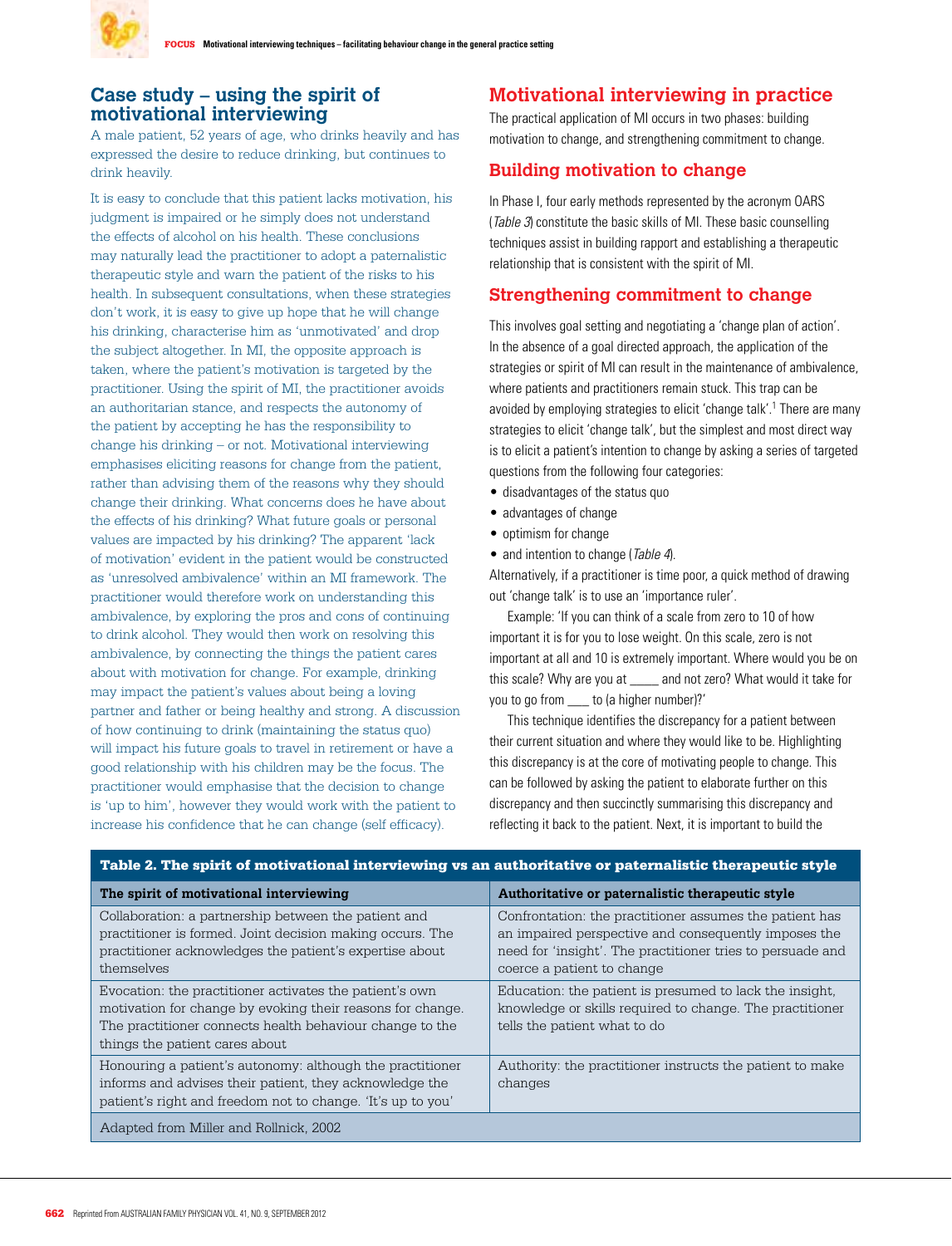

| Table 3. OARS: The basic skills of motivational interviewing                                                                                                                                                                                                                                                                                       |                                                                                                                                                                                                                                                                                                                                                                                                                                                                                                                                                                                                          |  |  |
|----------------------------------------------------------------------------------------------------------------------------------------------------------------------------------------------------------------------------------------------------------------------------------------------------------------------------------------------------|----------------------------------------------------------------------------------------------------------------------------------------------------------------------------------------------------------------------------------------------------------------------------------------------------------------------------------------------------------------------------------------------------------------------------------------------------------------------------------------------------------------------------------------------------------------------------------------------------------|--|--|
| Ask Open-ended questions*<br>• The patient does most of the talking<br>• Gives the practitioner the opportunity to learn more<br>about what the patient cares about (eg. their values<br>and goals)                                                                                                                                                | <b>Example</b><br>I understand you have some concerns about your drinking.<br>Can you tell me about them?<br><b>Versus</b><br>Are you concerned about your drinking?                                                                                                                                                                                                                                                                                                                                                                                                                                     |  |  |
| <b>Make Affirmations</b><br>• Can take the form of compliments or statements of<br>appreciation and understanding<br>• Helps build rapport and validate and support the<br>patient during the process of change<br>• Most effective when the patient's strengths and                                                                               | <b>Example</b><br>I appreciate that it took a lot of courage for you to discuss<br>your drinking with me today<br>You appear to have a lot of resourcefulness to have coped<br>with these difficulties for the past few years<br>Thank you for hanging in there with me. I appreciate this is                                                                                                                                                                                                                                                                                                            |  |  |
| efforts for change are noticed and affirmed<br>Use Reflections*<br>• Involves rephrasing a statement to capture the<br>implicit meaning and feeling of a patient's statement<br>• Encourages continual personal exploration and helps<br>people understand their motivations more fully<br>• Can be used to amplify or reinforce desire for change | not easy for you to hear<br><b>Example</b><br>You enjoy the effects of alcohol in terms of how it helps you<br>unwind after a stressful day at work and helps you interact<br>with friends without being too self-conscious. But you are<br>beginning to worry about the impact drinking is having on<br>your health. In fact, until recently you weren't too worried<br>about how much you drank because you thought you had<br>it under control. Then you found out your health has been<br>affected and your partner said a few things that have made<br>you doubt that alcohol is helping you at all |  |  |
| <b>Use Summarising</b><br>• Links discussions and 'checks in' with the patient<br>• Ensure mutual understanding of the discussion so far<br>• Point out discrepancies between the person's current<br>situation and future goals<br>• Demonstrates listening and understand the patient's<br>perspective                                           | <b>Example</b><br>If it is okay with you, just let me check that I understand<br>everything that we've been discussing so far. You have been<br>worrying about how much you've been drinking in recent<br>months because you recognise that you have experienced<br>some health issues associated with your alcohol intake, and<br>you've had some feedback from your partner that she isn't<br>happy with how much you're drinking. But the few times<br>you've tried to stop drinking have not been easy, and you are<br>worried that you can't stop. How am I doing?                                  |  |  |

\* A general rule-of-thumb in MI practice is to ask an open-ended question, followed by 2–3 reflections

patient's confidence in their ability to change. This involves focusing on the patient's strengths and past experiences of success. Again, a 'confidence ruler' could be employed if a practitioner is time poor.

Example: 'If you can think of a scale from zero to 10 of how confident you are that you can cut back the amount you are drinking. On this scale, zero is not confident at all and 10 is extremely confident. Where would you be on this scale? Why are you at \_\_\_\_\_ and not zero? What would it take for you to go from \_\_\_\_ to (a higher number)?'

Finally, decide on a 'change plan' together. This involves standard goal setting techniques, using the spirit of MI as the guiding principle and eliciting from the patient what they plan to do (rather than instructing or advising). If a practitioner feels that the patient needs health advice at this point in order to set appropriate goals, it is customary to ask permission before giving advice as this honours the patient's autonomy. Examples of key questions to build a 'change plan' include:

- It sounds like things can't stay the same as they are. What do you think you might do?
- • What changes were you thinking about making?

• Where do we go from here?

have done in your situation'.

- What do you want to do at this point?
- How would you like things to turn out?

• After reviewing all of this, what's the next step for you? It is common for patients to ask for answers or 'quick fixes' during Phase II. In keeping with the spirit of MI, a simple phrase reminding the patient of their autonomy is useful, 'You are the expert on you, so I'm not sure I am the best person to judge what will work for you. But I can

give you an idea of what the evidence shows us and what other people

## **The guiding principles of motivational interviewing**

In general practice, the particular difficulties associated with quick consultation times can present unique challenges in implementing MI. Miller and Rollnick<sup>17</sup> have attempted to simplify the practice of MI for health care settings by developing four guiding principles, represented by the acronym RULE: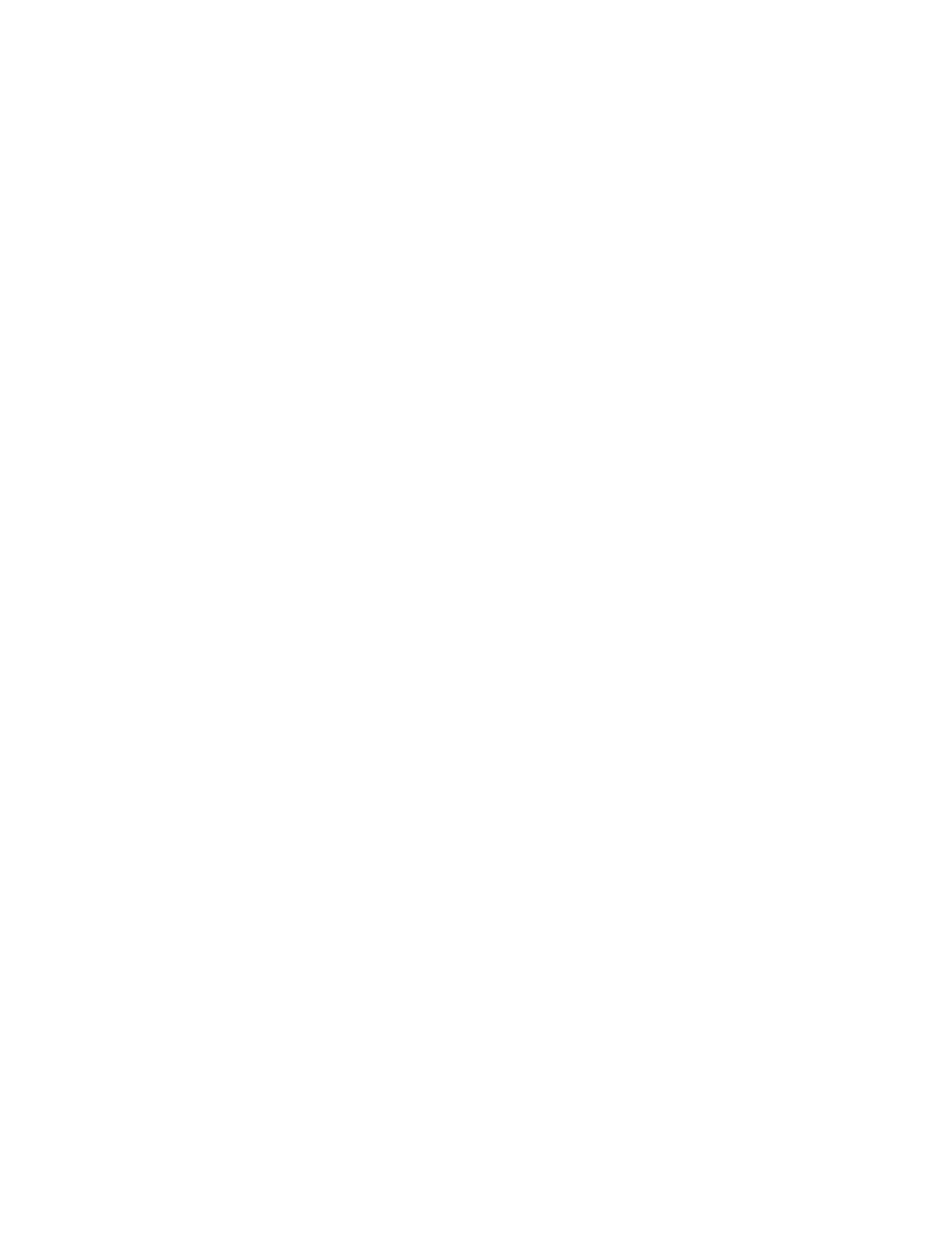

| Table 4. Eliciting 'change talk' <sup>1</sup> |                                                                                                                                                                                        |                                                                                                                                                                                                    |  |  |
|-----------------------------------------------|----------------------------------------------------------------------------------------------------------------------------------------------------------------------------------------|----------------------------------------------------------------------------------------------------------------------------------------------------------------------------------------------------|--|--|
| Change talk                                   | <b>Questions to elicit change talk</b>                                                                                                                                                 | <b>Example of patient's change talk</b>                                                                                                                                                            |  |  |
| Disadvantages of the<br>status quo            | • What worries you about your blood<br>pressure?<br>• What difficulties have resulted from your<br>drinking?<br>• In what way does your weight concern<br>you?                         | 'I guess, if I'm honest, if I keep drinking,<br>I am worried my family are going to stop<br>forgiving me for my behaviour'                                                                         |  |  |
| Advantages of change                          | • How would you like your health to be in 5<br>years time?<br>• What are the advantages of reducing your<br>drinking?<br>• What would be different in your life if you<br>lost weight? | 'If I lose weight, at least I won't have to<br>wake up feeling guilty every morning that I<br>am not taking care of myself'                                                                        |  |  |
| Optimism for change                           | • When have you made a significant change<br>in your life before? How did you do it?<br>• What strengths do you have that would<br>help you make a change?                             | 'I did stop smoking a few years ago for a<br>year and I felt so much healthier. It was<br>really hard, but once I put my mind to<br>something I usually stick at it'                               |  |  |
| Intention to change                           | • In what ways do you want your life to be<br>different in 5 years?<br>• Forget how you would get there for a<br>moment. If you could do anything, what<br>would you change?           | 'I never thought I would be living like this.<br>I want to go back to being healthy and<br>strong, with enough energy to enjoy my<br>friends and family'. 'I want to manage my<br>diabetes better' |  |  |

• Resist the righting reflex

- Understand the patient's own motivations
- Listen with empathy
- Empower the patient.

## **Resist the righting reflex**

The righting reflex describes the tendency of health professionals to advise patients about the right path for good health. This can often have a paradoxical effect in practice, inadvertently reinforcing the argument to maintain the status quo. Essentially, most people resist persuasion when they are ambivalent about change and will respond by recalling their reasons for maintaining the behaviour. Motivational interviewing in practice requires clinicians to suppress the initial righting reflex so that they can explore the patient's motivations for change.

## **Understand your patient's motivations**

It is the patient's own reasons for change, rather than the practitioner's, that will ultimately result in behaviour change. By approaching a patient's interests, concerns and values with curiosity and openly exploring the patient's motivations for change, the practitioner will begin to get a better understanding of the patient's motivations and potential barriers to change.

## **Listen with empathy**

Effective listening skills are essential to understand what will motivate the patient, as well as the pros and cons of their situation. A general rule-of-thumb in MI is that equal amounts of time in a consultation should be spent listening and talking.

## **Empower your patient**

Patient outcomes improve when they are an active collaborator in their treatment.17 Empowering patients involves exploring their own ideas about how they can make changes to improve their health and drawing on the patient's personal knowledge about what has succeeded in the past. A truly collaborative therapeutic relationship is a powerful motivator. Patients benefit from this relationship the most when the practitioner also embodies hope that change is possible.

RULE is a useful mnemonic to draw upon when implementing the spirit of MI in general practice. If a practitioner has more time, four additional principles (Table 5) can be applied within a longer therapeutic intervention.

## **Barriers to implementing motivational interviewing in general practice**

Barriers to implementing MI in general practice include time pressures, the professional development required in order to master MI, difficulty in adopting the spirit of MI when practitioners embody an expert role, patients' overwhelming desire for 'quick fix' options to health issues and the brevity of consultation times. These barriers to implementing MI in primary care represent significant cons on a decisional balance. On the other hand, the pros for adopting an MI approach with patients who are resistant to change are compelling. While we are not advocating MI for all patient interactions in general practice, we invite practitioners to explore their own ambivalence toward adopting MI within their practice, and consider whether they are 'willing, ready and able'. Practitioners who undertake MI training will have an additional therapeutic tool to draw upon when encountering patient resistance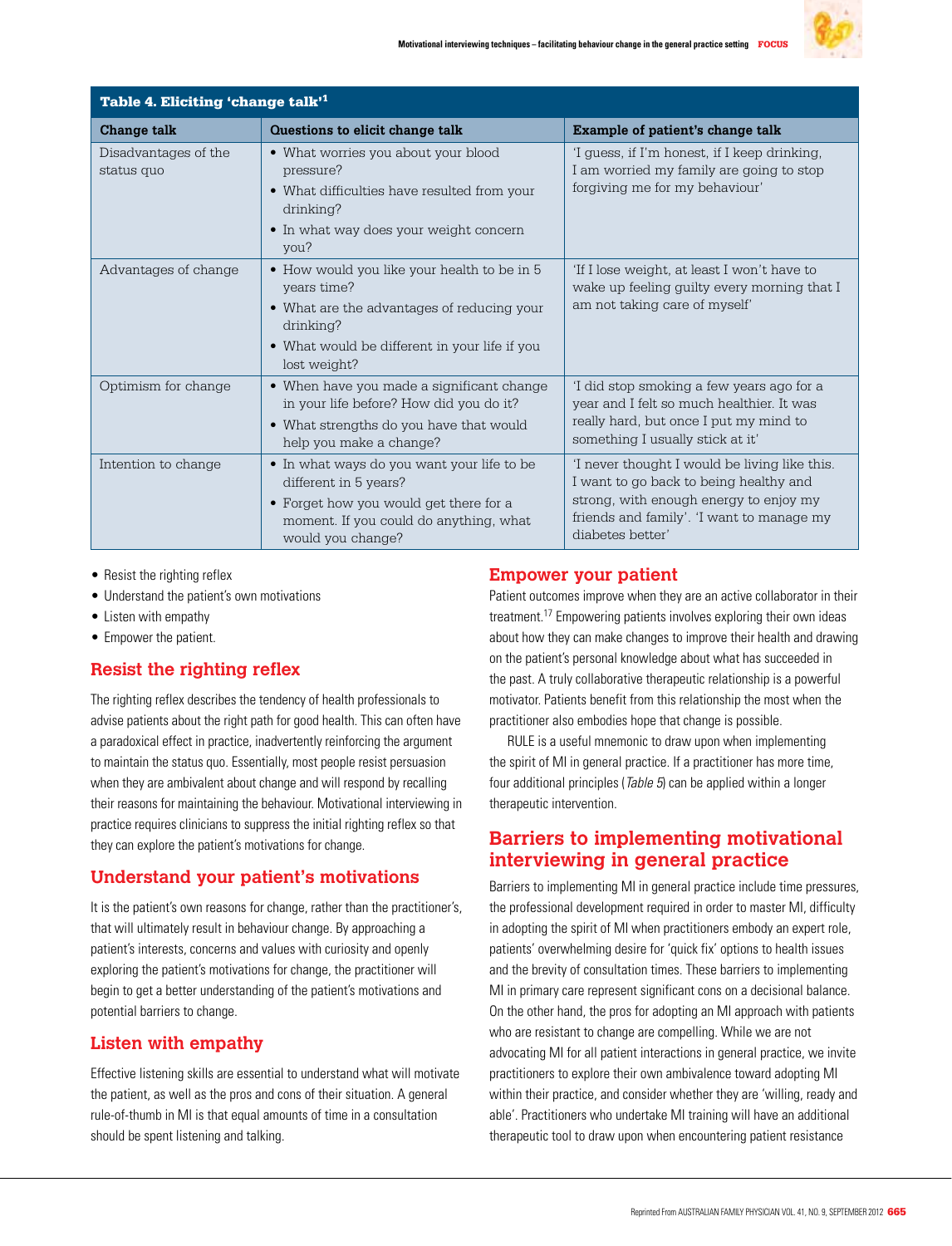

#### Table 5. Four further principles of motivational interviewing

#### **Express empathy**

In practical terms, an empathic style of communication involves the use of reflective listening skills and accurate empathy, where the practitioner seeks to understand the patient's perspective, thoughts and feelings without judgeing, criticising or blaming. Building empathy and understanding does not mean the practitioner condones the problematic behaviour. Instead, the practitioner seeks to create an open and respectful exchange with the patient, who they approach with genuine curiosity about their experiences, feelings and values

#### **Develop discrepancy**

Assisting patients to identify discrepancies between their current behaviour and future goals or values about themselves as a person, partner, parent, or worker is a powerful motivator that helps 'tip the balance' toward change. Exploring the pros and cons of change can help a patient develop discrepancy. These 'decisional balance' exercises are used effectively in MI to help patients tease apart their ambivalence and help the patient express their concerns about the behaviour

#### **Roll with resistance**

Often when a practitioner attempts to move a patient toward change too quickly because the risks of the behaviour are significant or they perceive that there are time pressures for change, they adopt a coercive or authoritative style. If the patient is ambivalent about change, this approach will commonly be met with resistance from the patient. Resistance takes many forms but most commonly can be described as interrupting or arguing with the practitioner, discounting the practitioner's expertise, excusing their behaviour, minimising the effects of their behaviour, blaming other people for their behaviour, being pessimistic about their chances to change or being unwilling to change altogether. In MI, rolling with this resistance involves approaching resistance without judgement and interpreting these responses as a sign that the patient holds a different perspective to the practitioner. MI then uses strategies such as simple reflection of the resistance, emphasising the individual's choice to change or not ('it's up to you'), shifting the focus of the discussion or simply reframing what the person has said, in order to roll with resistance and prevent resistance from affecting engagement

#### **Support self efficacy**

Many people with enduring behaviours that have negative impacts on their health have made their own attempts to change at some time or other and been unsuccessful. They may have attempted to cease smoking and only lasted a week, or tried to lose weight but been unable to sustain a diet. They may have attempted to comply with their medication several times in the past but found it difficult because of side effects or a complicated dosing regimen. By highlighting the patient's strengths and reflecting on times in their life when they have successfully changed, even if just in one small area, self efficacy can be promoted. The practitioner's belief in a patient's ability to change is a powerful way to promote self efficacy. By promoting self efficacy, the practitioner can help the individual develop the confidence that they are capable of change

to change and a proven method for dealing with a number of common presentations within general practice.

#### **Resource**

For further information and online motivational interviewing training opportunities visit www.motivationalinterview.org.

#### **Authors**

Kate Hall BA(Hons), DPsych(Clin), MAPS, is Senior Lecturer, Deakin University, Department of Psychology and senior clinical psychologist, Turning Point Alcohol and Drug Centre, Eastern Health, Melbourne, Victoria. kateh@turningpoint.org.au

Tania Gibbie BSc(Hons), MPsych(Health), PhD, is a health psychologist, Barwon Health, Geelong, Victoria

Dan I Lubman BSc(Hons), MBChB, PhD, FRANZCP, FAChAM, is Director and Professor of Addiction Studies, Turning Point Alcohol and Drug Centre, Eastern Health and Monash University, Melbourne, Victoria.

Conflict of interest: none declared.

#### **References**

- 1. Miller WR, Rollnick S. Motivational Interviewing. Preparing people for change. 2nd edn. New York: The Guilford Press, 2002.
- 2. Prochaska J, DiClemente C. Towards a comprehensive model of change. In: Miller WR, Heather N, editors. Treating addictive behaviours: processes of change. New York: Pergamon, 1986.
- 3. DiClemente CC, Velasquez M. Motivational interviewing and the stages of change. In: Miller WR, Rollnick S, editors. Motivational interviewing, second edition: Preparing people for change. New York: The Guilford Press, 2002.
- 4. Burke BL, Arkowitz H, Menchola M. The efficacy of motivational interviewing: a meta-analysis of controlled trials. J Consult Clin Psychol 2003;71:843–61.
- Hettema J, Steele J, Miller WR. Motivational interviewing. Ann Rev Clin Psychol 2005;1:91–111.
- 6. Lundahl BW, Kunz C, Brownell C, Tollefson D, Burke BL. A metaanalysis of motivational interviewing: twenty-five years of empirical studies. Res Soc Work Pract 2010;20:137–60.
- 7. Jensen CD, Cushing CC, Aylward BS, Craig JT, Sorell DM, Steele RG. Effectiveness of motivational interviewing interventions for adolescent substance use behavior change: a meta-analytic review. J Consult Clin Psychol 2011;79:433–40.